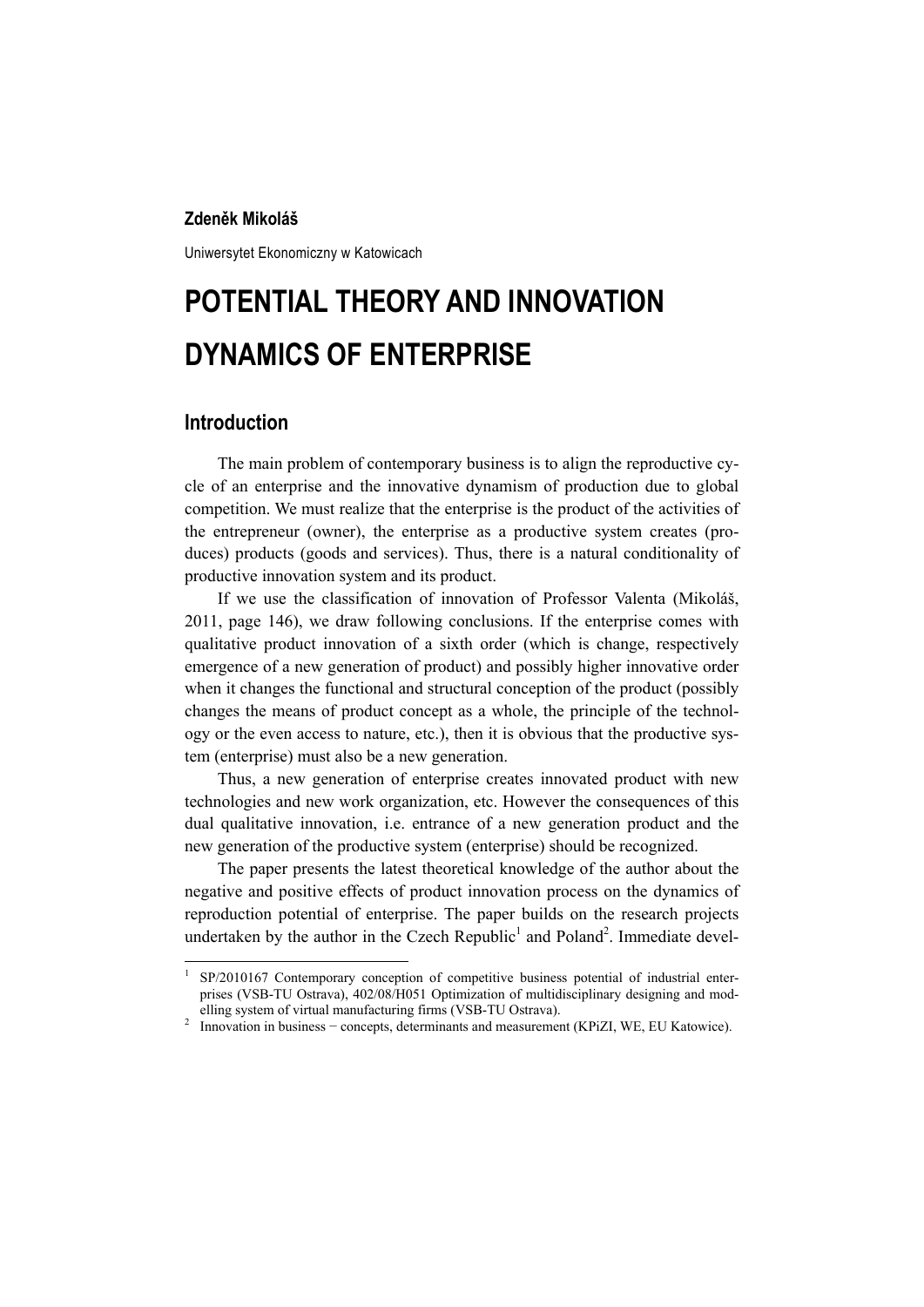ops the idea of the article Dynamics of development of the productive system<sup>3</sup> and in particular the book Competitive potential of the industrial enterprise<sup>4</sup>.

## 1. Dynamics of an enterprise potential

Contemporary "organic" (holistic) concept of approach to enterprise and its development is based on the theory of the potential (Mikoláš, 2011). Total entrepreneurial potential (PC) is defined by sum of "effective (or purposeful) potential"  $(U)$  that is transferring to real effective effect  $(E)$ , "expended potential"  $(VP)$  on attaining the real effect  $(E)$  and "stabilized potential"  $(SP)$  that is not transferring in to real effect  $(E)$  and mass of resources  $(M)$  that has disengaged from "expended potential" (VP). Thus, it is true, that PC  $_0 = U_0 + VP_0 + SP_0$ . Further can be stated that,  $VP_0 = M_{(1)0}$ , a  $U_0 = E_{(1)0}$ , where the subscript "<sub>(1)0</sub>" indicates the next moment " $_{(1)}$ " initial (basic) generation potential of " $_0$ " when the potential is converted into real effect ( $E_{(1)0}$ ) and the mass resources employed ( $M_{(1)0}$ ).

As well can be assumed that,  $U > 0$ ,  $VP > 0$  and  $SP > 0$ . The term potential is perceived as any disposition of entrepreneurial subject (system). Used terms are explained in publications by Z. Mikoláš (e. g. Mikoláš, 2011) in more detail.

If we generalize elementary principles of economic thought (Mikoláš, 2011, p. 55-61), we come to a relation  $KPC_1 > \left[2 - \left(\frac{SP_0}{PC_0}\right)\right]$ , where  $KPC_1 = \frac{PC_1}{PC_0} > 1.5$ 

Likewise the growth of effective and total potential is assumed. This assumption can be derived from natural and socio-psychological existential principles – living organisms tend to reproduction and human knowledge uncovers new natural and social potential that can be useful for extended reproduction of human society (e.g. theory of industrial curves describes the growth of new knowledge with exponential functions).

Then it is possible to define further relations that follow up presented characteristic of the productive system potential development i.e.,  $KE_1 = \frac{KU_1}{KVP_1} > 1$ , where  $KE<sub>1</sub>$  is the ratio of potential effective dynamics (effectiveness). Maintaining of productive system potential development dynamics is necessary condition, but not totally adequate. It is needed to define rational structure of partial components of the total potential. Two tendencies in economics are known propensity to consume and propensity to safe. Analysis of given propensity to

J. Franek, Z. Mikoláš: Dynamics of Productive System Development, "Economics & Management" 2011, Vol. 7, s. 39-49.

Z. Mikoláš, et al: Competitive Potential of the Industrial Enterprise. C.H. Beck, Praha 2011.

<sup>&</sup>lt;sup>5</sup> Where the subscript  $\int_0^{\pi}$  indicates the next generation.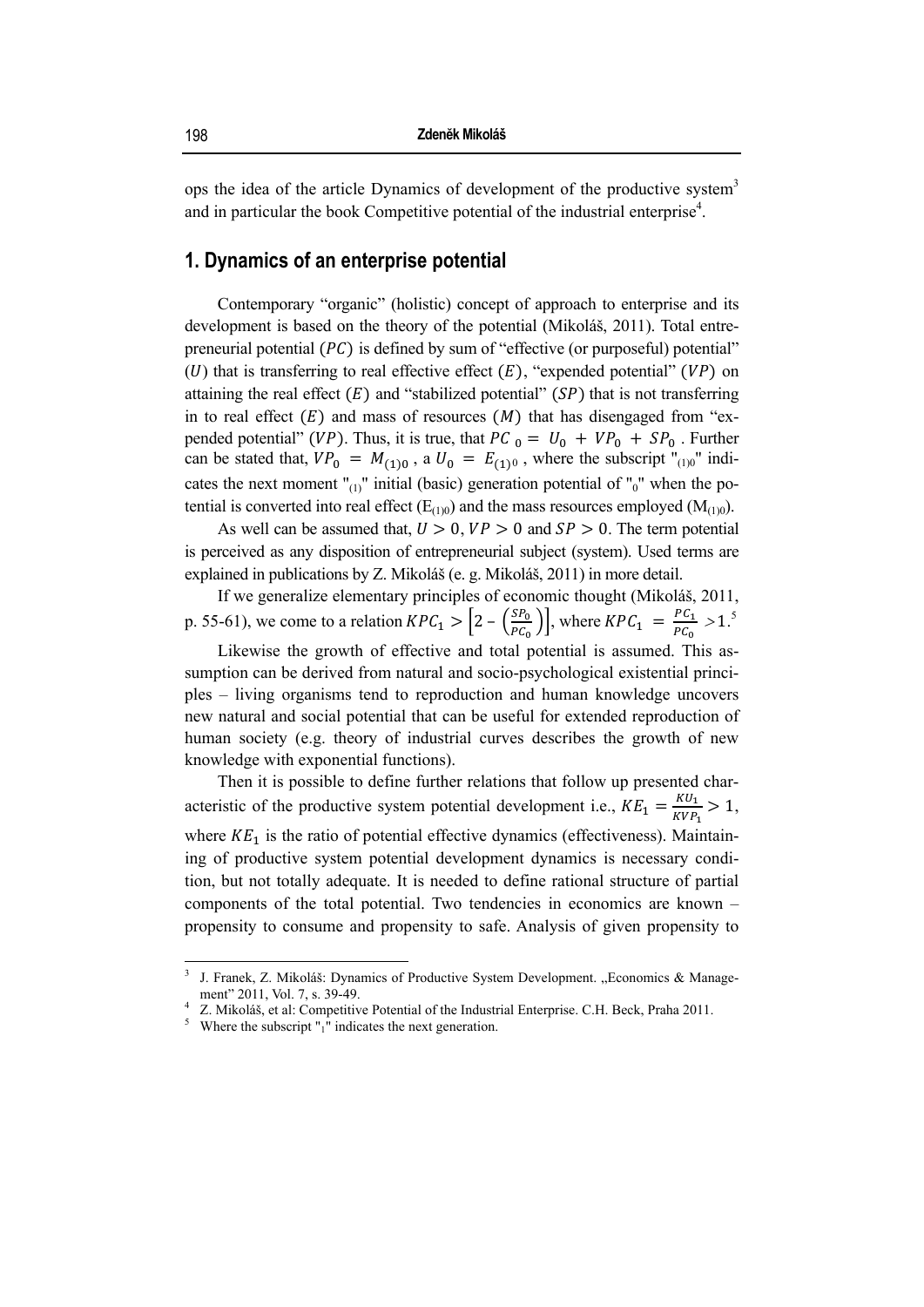consume and save we can obtain principal and unique results that were published in the book composed by Mikoláš  $(2011)^6$ :

- 
- a)  $KSC_0^* = \frac{SP_0}{PC_0} = 0.381966;$ <br>b)  $KUV_0^* = \frac{(U_0:VP_0)}{PC_0} = 1 KSC_0^* = 0.618034.$

The rational dynamics of two generations of productive system (enterprise) total potential in the "golden section" is therefore defined with relation  $KPC^{ZR}_1$  =  $2 - KSC_0^* = 1 + KUV_0^* = 1,618034^7.$ 

It should be further answer the question what impact has time economy innovative activities of enterprise on the rational dynamics of total potential?

## 2. Innovation dynamism and time economy

System innovation (development) is possible only, if there exist two contradictions, i.e. two following potentials, effects etc. Then it is based on assumption that  $E = v * M$ . Quantity "v" is the speed of changes, i.e. change frequency, so called system innovation process dynamics brought by relevant mass of resources (M), (Mikoláš, 2011, p. 143-191). The general rules of system innovation process dynamics can be applied:  $KE_1 = \frac{KU_1}{KVP_1} > 1$ , then  $KE_1 = \frac{v_1}{v_0} > 1$ .

The optimum of the innovation process dynamics is given by relation (called "relative section")  $v_1/v_2 = \frac{1}{\sqrt{2}}$ . The optimum ratio innovative dynamism  $(g)$  is called the "relative cut".

From listed above it is obvious that contemporary entrepreneurial environment characteristics follow a trend for following innovation series  $(i =$ 1, 2, 3, ...) that can be described by decreasing function  $g_{(i)} = \left(\frac{1}{\sqrt{2}}\right)^{i}$ <sup>8</sup>. Presented process is an expression of competitive struggle of entrepreneurial subjects in entrepreneurial environment<sup>9</sup>.

Mathematical proofs are presented in this monograph.

It is necessary to compare the maximum potential of both generations of the productive system (enterprise).

Upon the Theory of innovation and "Moore's law" we can argue in favour of the "relative section" concept. Moore (co-founder of Intel) claims that the data density doubles approximately every 18 months (according to current definition of Moore's Law) and costs fall twice. This is true for 40 years. From the "relative section" point of view is possible that the data density by 9months increases by factor  $\sqrt{2}$  and costs fall 1:  $\sqrt{2}$  ratio. So the "Moore's law" is complementary with "relative section" principle of production systems potential development.

<sup>&</sup>lt;sup>9</sup> For more detail see Mikolas (2011).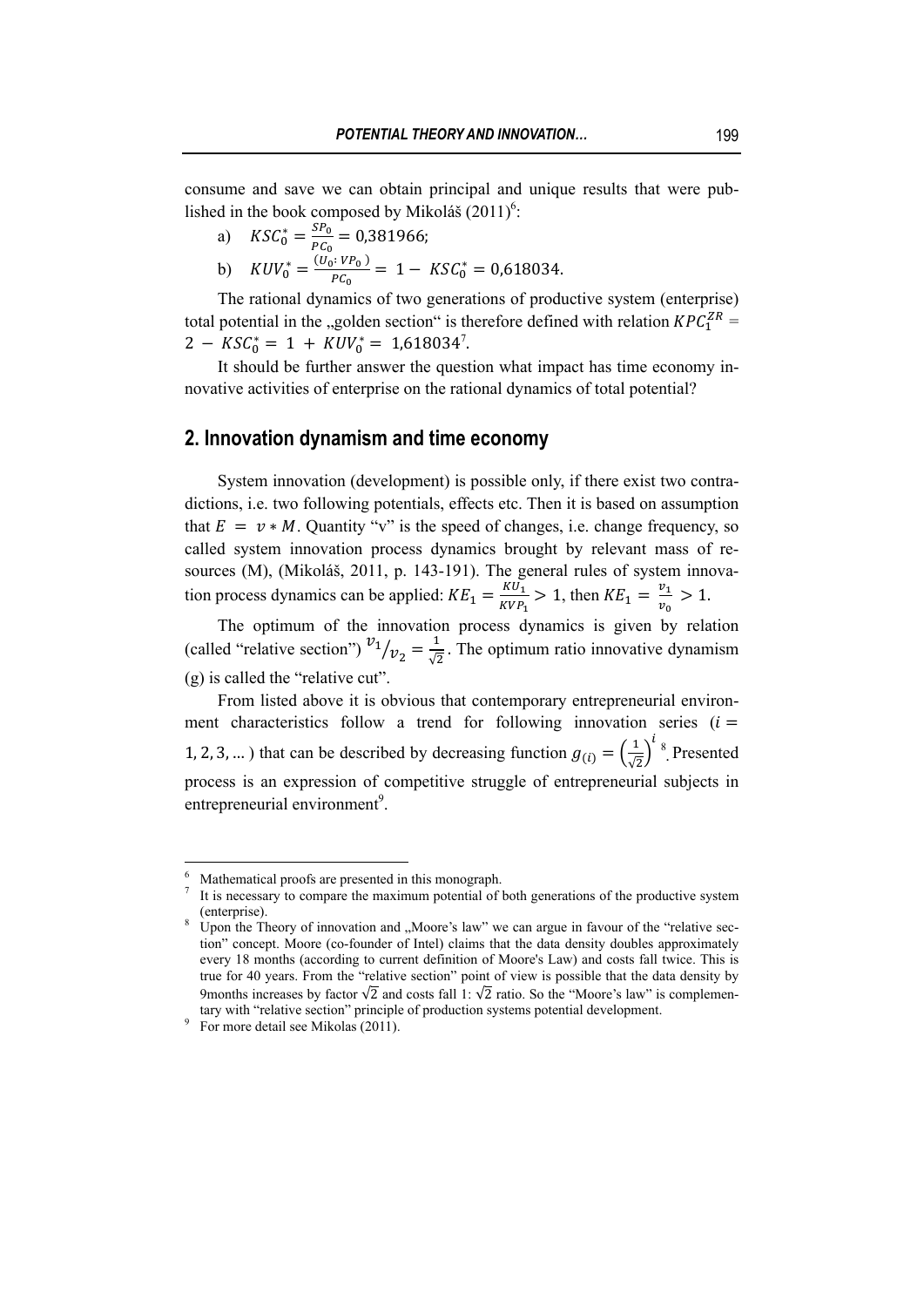From this follows that the frequency of innovation increases, thus shortens the time innovation cycles. This has a considerable impact on the duration of the reproductive cycle of an enterprise. The reproductive cycle of a business" potential as a result of innovation achieves practically the theoretical maxima. This means that the "physical" loss potential (physical depreciation) decreases. But on the contrary, the growth of "relative" wear and tear, i.e. due to innovative competition shortens the interval unlocking business potential. Is therefore a growing discrepancy in the reproductive cycle of an enterprise "physical" and "relative" form?

## 3. Loss of potential due to the innovative dynamism

According to Mikoláš et al. (2011)  $PC_1 = \left[2 - \frac{SP_0}{PC_0}\right] * PC_0$ , i. e.  $PC1 =$  $PC_0 + (v_0 + 1) * M_{(1)0},$ therefore the potential increment  $dPC_{10} =$  $PC_1 - PC_0 = (v_0 + 1) * M_{(1)0}$ 

From this follows that the "relative" and "golden section", when there are in an ideal situation, are represented by the following results:

 $KE_1^{RR} = v_1 : v_0 = \sqrt{2}$  for the relative relationship  $M_{(1)0} = M^{RR}$  (2)<sup>10</sup>  $a)$ 

b)  $KVP^{ZR} = M^{ZR}_{(2)1}$ :  $M_{(1)0} = 1,340423255^{11}$ , thus the actual expended mass of resources in the "golden section" donates a mass of resources expended in "relative section" by 34,04%.

It is worth to mention, that reproduction cycles are for various industries different. In mining industries (crude oil, iron ore, coal, etc.) there are cycles or reproduction in hundreds of years, in agriculture, forestry or in water utilisation the principle developmental changes occur in tenths of years. In metallurgy, engineering, etc. there are cycles about 10 to 20 or more years long. In electronics (semiconductor) industry we can speak about years.

Described relations and conditions of "relative" and "golden" sections are realized by change of economical and non-economical potentials. For example at first, strategic investment influences its environment positively not only economically or ecologically (often at the beginning there are some temporary negatives, such as ecological loads by its construction or by its testing run or entering the market is loss making, etc.), but positive changes occur in employment, improvement in regional environment, traffic infrastructure, etc. From the produc-

 $10$  The superscript RR denotes condition in the relative cut (ratio, section).

<sup>&</sup>lt;sup>11</sup> The superscript ZR indicates the status of the golden cut (ratio, section).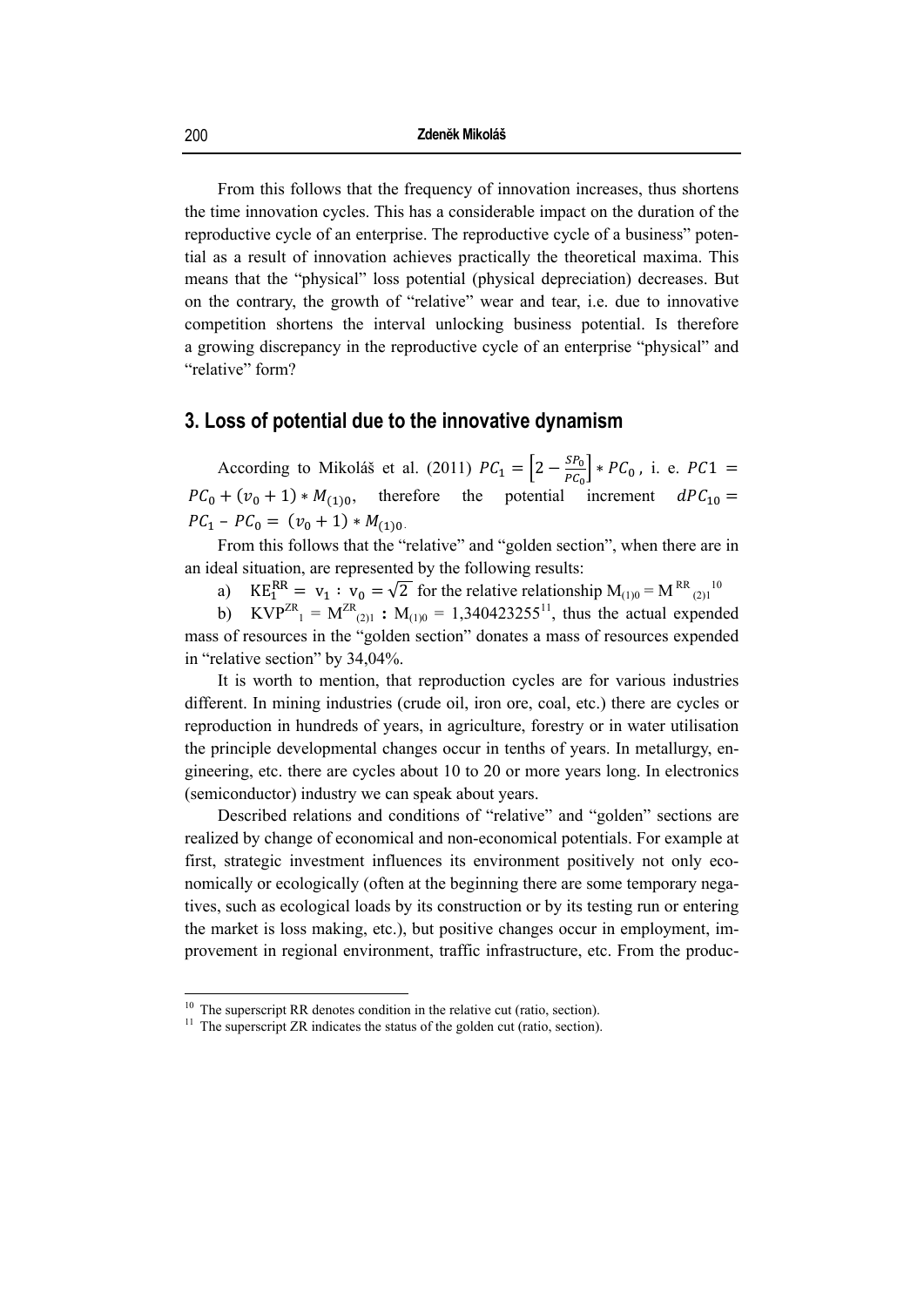tive system point of view, those are rational and effective non-economical outcomes (effects)! According to "obsolete" economic concepts and beliefs it is an externality and therefore the economical profits are diminished due to lost opportunities! This contradiction of "obsolete" and in this presented paper "new paradigms of economical approach" is what I want to draw attention.

Before the research innovation dynamics and development of productive systems is a challenging task to find the solution of two opposing tendencies. New scientific knowledge results in the maximization of physical lifetime of production, technology, prolonging human life, exploitation of natural resources, etc. On the other hand, the frequency of theoretical knowledge increases and innovation cycles are shortened. There is a relative shortening of the time of life innovation. This means that the products, technologies, materials, etc. quickly get older. Enterprises solve this dilemma in the following ways: they that not build buildings, but rent them, they do not purchase the machine, but acquire the leasing, they displace part of the production as outsourcing, they do not employ workers, but rent them through employment agencies, etc. Manufacturers even deliberately reduce the physical life of the products to be adequate relative wear due to shortening innovation time.

Currently there arises considerable socio-ethical problem. What a man as workforce? New technologies displace human workforce from the productive process. This means that demands for workforce increases. The young generation lacks practical skills, therefore in many countries up to 50% of people under thirty years old is unemployed. On the other hand, demands on the physical and mental flexibility to employees increases. Therefore, people older than 45 years old are losing permanent employment in companies with a high degree of automation and robotics. Now is an absurd situation. The young man will live to about 80 years old, but will be often productively usable only 15 years. Thus around 65 years will be unproductive. Traditional economic system, including classical capitalism needed a new workforce for its growth. As follows from the previous text, a new reproductive cycle of the productive system requires ideally increasing masses of resources by 34%. The paradox is in the fact that mass of productive forces of people (in the so-called new economy) decreases and is substituted by other sources (e.g. in terms of revolutionary changes in technology, raw materials, organization of systems, the advent of virtual reality, etc.). This situation opens up fundamental questions of further development of the productive system, society, and thus more viable forms of capitalism or any other social order.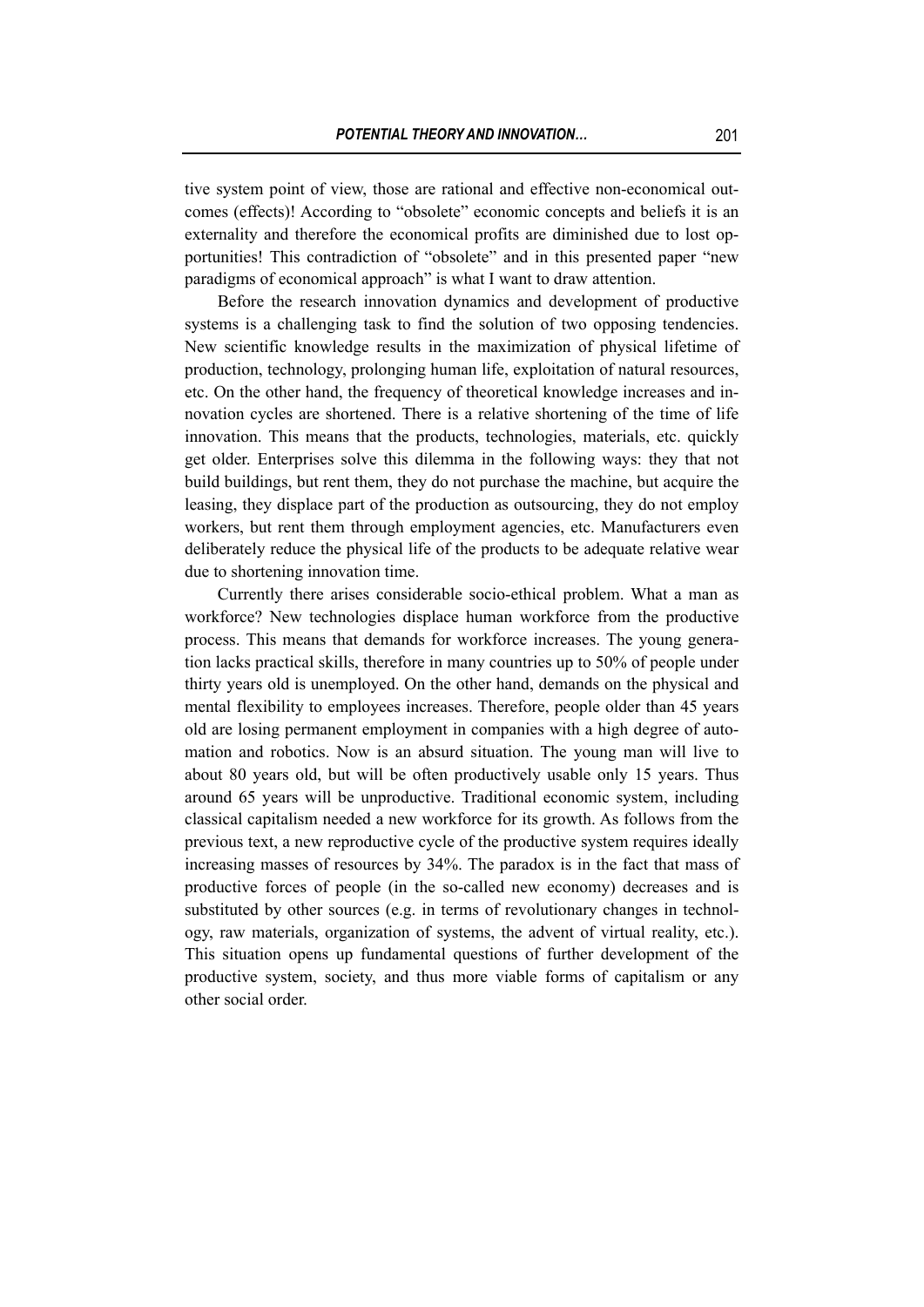Previous claims only represent a trend to reach rationality of growth (evolution) of the productive systems (enterprises). Common affairs oscillate around subjective or objective causes along quantities, conditions and trends listed above. Tendencies to negentropy (order) and entropy (spontaneity) are changing. Understanding of these spontaneous order principles ("natural laws") by managers (i.e. economists and other competent individuals) increases the hope that productive systems and other real business complexes will avoid extreme crisis situations (that we are witnessing at the end of the first decade of the 21. century).

## **4. Changing the paradigm of innovative business**

To sum up the previous pieces of knowledge from the paper, we draw a conclusion that rationality of productive system's (enterprises) transformation effectiveness passes through several key moments. But this productive system development is not isolated, there has to be at least two competing systems to produce synergic effect from the "unity and struggle of antitheses", e.g. two generations of productive systems. An enterprise network is created, where they "compete in the frame of their cooperation" (e.g. the second generation descends the first one, but at the same time it competes with the latter and negates it) and simultaneously "cooperate in the frame of their competition" (otherwise there would not produce synergic effect and spontaneous order of competing enterprises).

Herewith it is necessary to perceive that the particular industries, regions, enterprises, etc. have different lengths of reproduction cycles, are in different stages of their existence, etc. It is necessary to examine dilemmas of the genesis and extinction of the organic world, find the dialectic of organic, inorganic and artificial nature in coexistence with the human society. "Relative and golden sections" occur in various objects and processes in different moments in time and even though they are related and implicate each other. It is crucial to recognize and compare incongruous and non-homogeneous phenomena. We must emphasize the eclectic and syncretistic approach in the science methodology, social science in particular. In finding of harmony in diversities, unity in contrasts, quality in quantity, the beginning of the novel in the destruction of the old, the effect in potential, macro economical world in microeconomics and vice versa, etc., is the foundation of the new insight, that should be brought into economics, management theory or business.

Finally the contribution I would like to express a number of considerations about the new paradigms of innovation dynamics of production systems: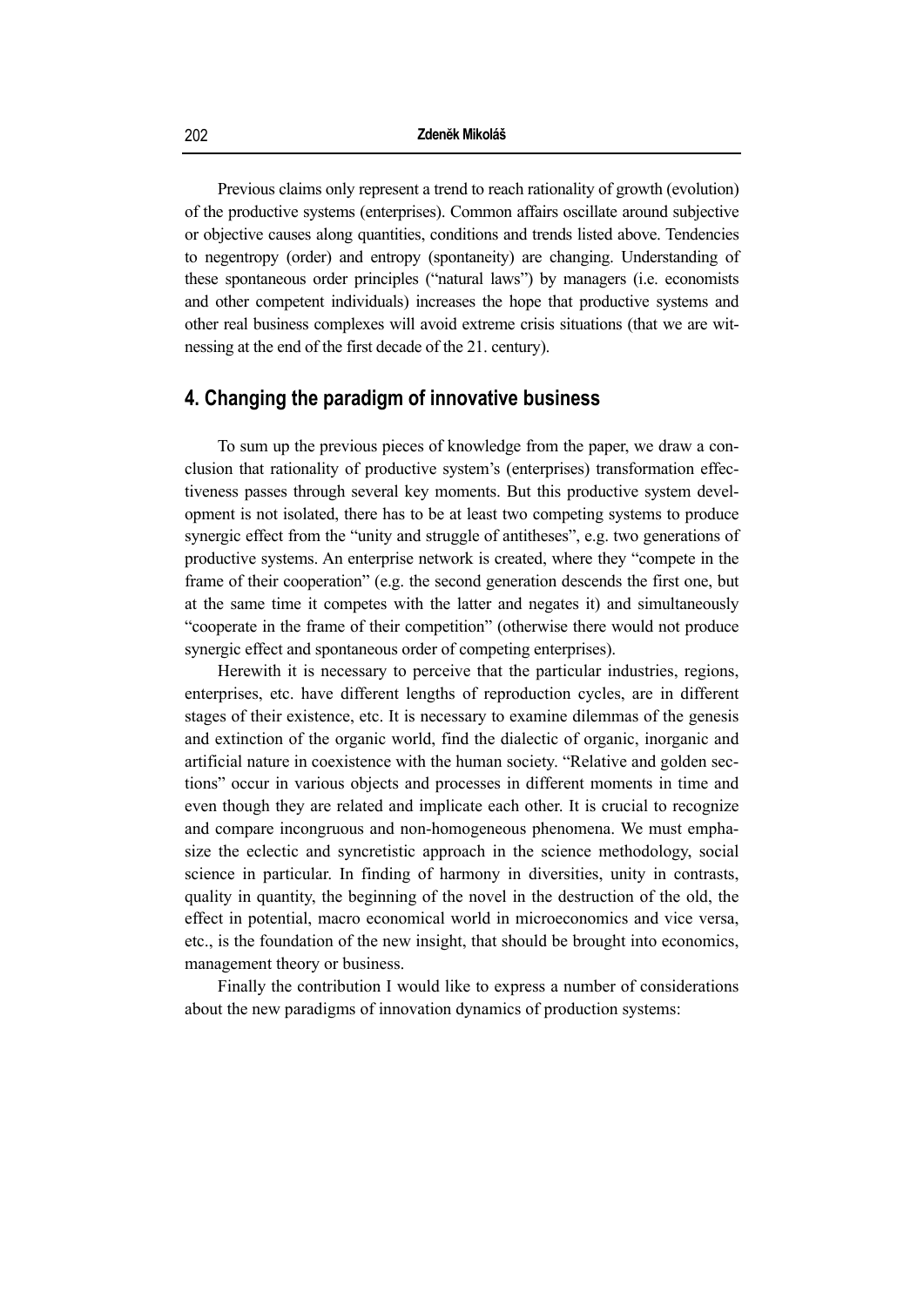1. Paradigm 1: There is a deliberate acceleration of physical wear of (shortening their lifetime) products to the limit relative ("moral") wear. There is an illusory innovation and transfer of costs from the manufacturer to the customer as a result of artificial (unnecessary) consumption growth. Production creates consumers and consumer society in a negative sense.

2. Paradigm 2: Diffusion activities and functions of the company into the global space and other productive systems, the synergy effects of innovative entrepreneurship. This creates networks of enterprises and factories working together on joint production of the product or the provision of common services. The one real enterprise is now being replaced by virtual (network subsystems productive scattered out of one location linked most recent information and communication technologies). There is a transfer of risk and cost of the main (pilot) company on the satellite / diffuse / suppliers and cooperating entities. This creates a specific radius of innovation, effects and risks from the core to the edge of the entire productive system.

3. Paradigm 3: Long-term profit maximization enforces of inflation, i.e. the impairment of financial sources of future periods − thus fictitiously removed operation of the law of the falling rate of profit, but at the same time are actually repressed (devalued) the positive effects of innovation.

Economic, managerial and entrepreneurial science and contemporary practice must immediately solve dilemmas old and new paradigms which cause chaotic and confusing situation in the economy.

## **Conclusion**

Strong innovative business carries substantial dilemma of contemporary capitalism − with the growth of the results from innovation productivity and efficiency of production and services increases. Therefore economy needs less people as producers and as consumers more people − consequently there is a asymmetry and selection of business sector. On the one hand, there is a relatively small group of highly productive global corporations and the rest of the other side relatively unproductive local businesses. Dramatic increase of unemployment among young people and seniors, state budget deficits and the collapse of social solidarity generations, families and members of the region and state are the results.

Originally the market economy in the past has been an effective tool for forming a democratic society. At present, the world is privatized small groups of people. A small group of presidents of transnational corporations have more